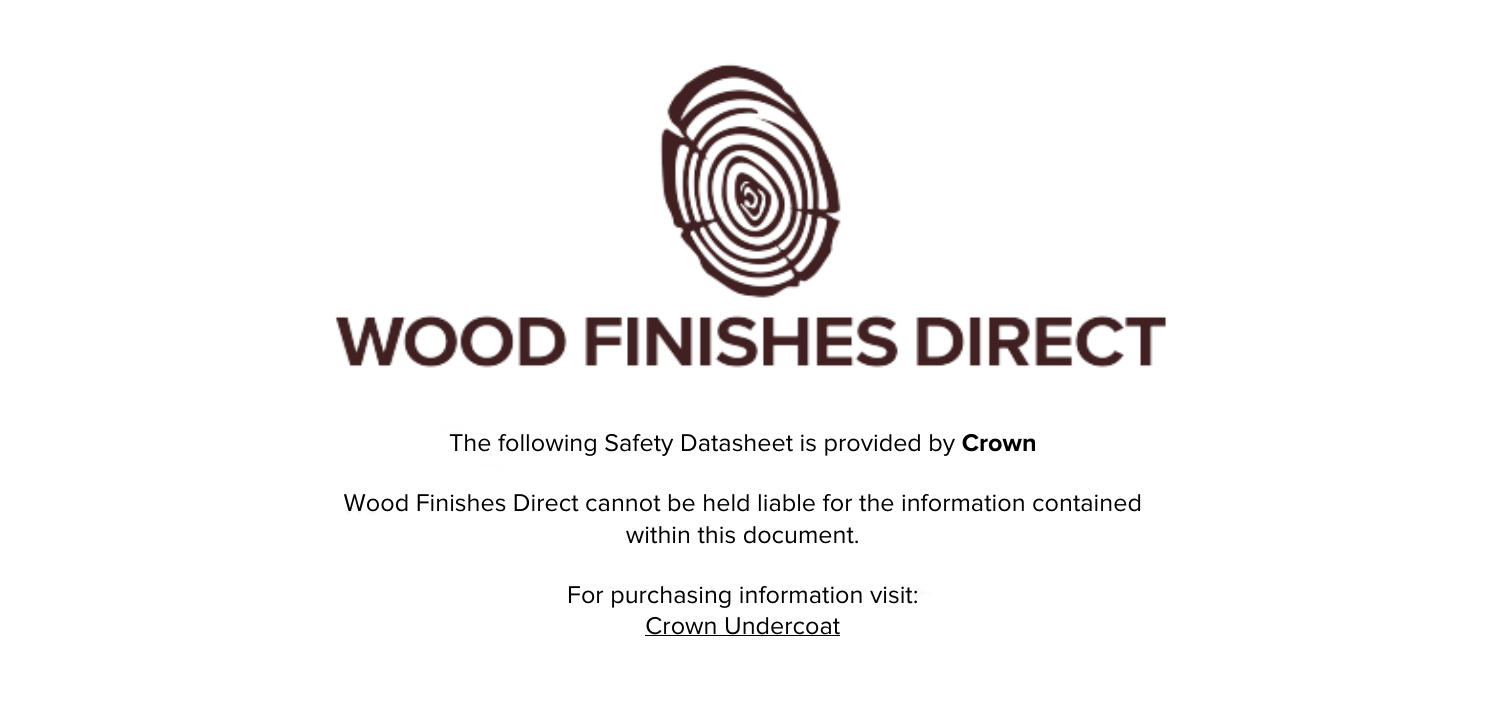

# **Crown Retail Undercoat**

Conforms to Regulation (EC) No. 1907/2006 (REACH), Annex II, as amended by Regulation (EU) No. 2015/830 - United Kingdom: Northern Ireland

# **SECTION 1: Identification of the substance/mixture and of the company/undertaking**

# **1.1 Product identifier**

| Product name:      | Crown Retail Undercoat |
|--------------------|------------------------|
| Product identity : | 219UK10W00             |
| Product type :     | alkyd paint            |

#### **1.2 Relevant identified uses of the substance or mixture and uses advised against**

Field of application : Undercoat for interior and exterior wood and metal. Applied by brush and roller. See container for details. Identified uses : Consumer applications.

### **1.3 Details of the supplier of the safety data sheet**

| Company details | <b>Crown Paints Limited</b> | Crown Paints Ireland Ltd.      |
|-----------------|-----------------------------|--------------------------------|
|                 | PO Box 37. Crown House      | Unit 8A Coolmine Central       |
|                 | Hollins Road, Darwen        | Porters Road, Coolmine Ind Est |
|                 | Lancashire, BB3 0BG         | Dublin 15, D15 AX9A            |
|                 | Tel: 01254 704951           | Tel: 00353 1 8164400           |
|                 | crownpaint.co.uk            |                                |

#### **1.4 Emergency telephone number**

01254 704951 (08.00-17.00)

# Contact Person: Product SHE Information Manager SHE@crownpaints.co.uk Date of issue : 7 June 2021 Date of previous issue : No previous validation.

# **SECTION 2: Hazards identification**

# **2.1 Classification of the substance or mixture**

Product definition : Mixture

### **Classification according to Regulation (EC) No. 1272/2008 [CLP/GHS]**

Flam. Liq. 3, H226 STOT SE 3, H336

See Section 11 for more detailed information on health effects and symptoms.

### **2.2 Label elements**

Hazard pictograms :



| Signal word:               | Warning                                                                                                                                                |
|----------------------------|--------------------------------------------------------------------------------------------------------------------------------------------------------|
| Hazard statements:         | H226 - Flammable liquid and vapour.<br>H336 - May cause drowsiness or dizziness.                                                                       |
| Precautionary statements : |                                                                                                                                                        |
| General:                   | Read label before use. Keep out of reach of children. If medical advice is needed, have product<br>container or label at hand.                         |
| Prevention:                | Wear protective gloves. Wear eye or face protection. Keep away from heat, hot surfaces, sparks,<br>open flames and other ignition sources. No smoking. |
| Response:                  | IF INHALED: Call a POISON CENTER or doctor if you feel unwell.                                                                                         |
| Storage:                   | Store locked up. Store in a well-ventilated place. Keep container tightly closed.                                                                      |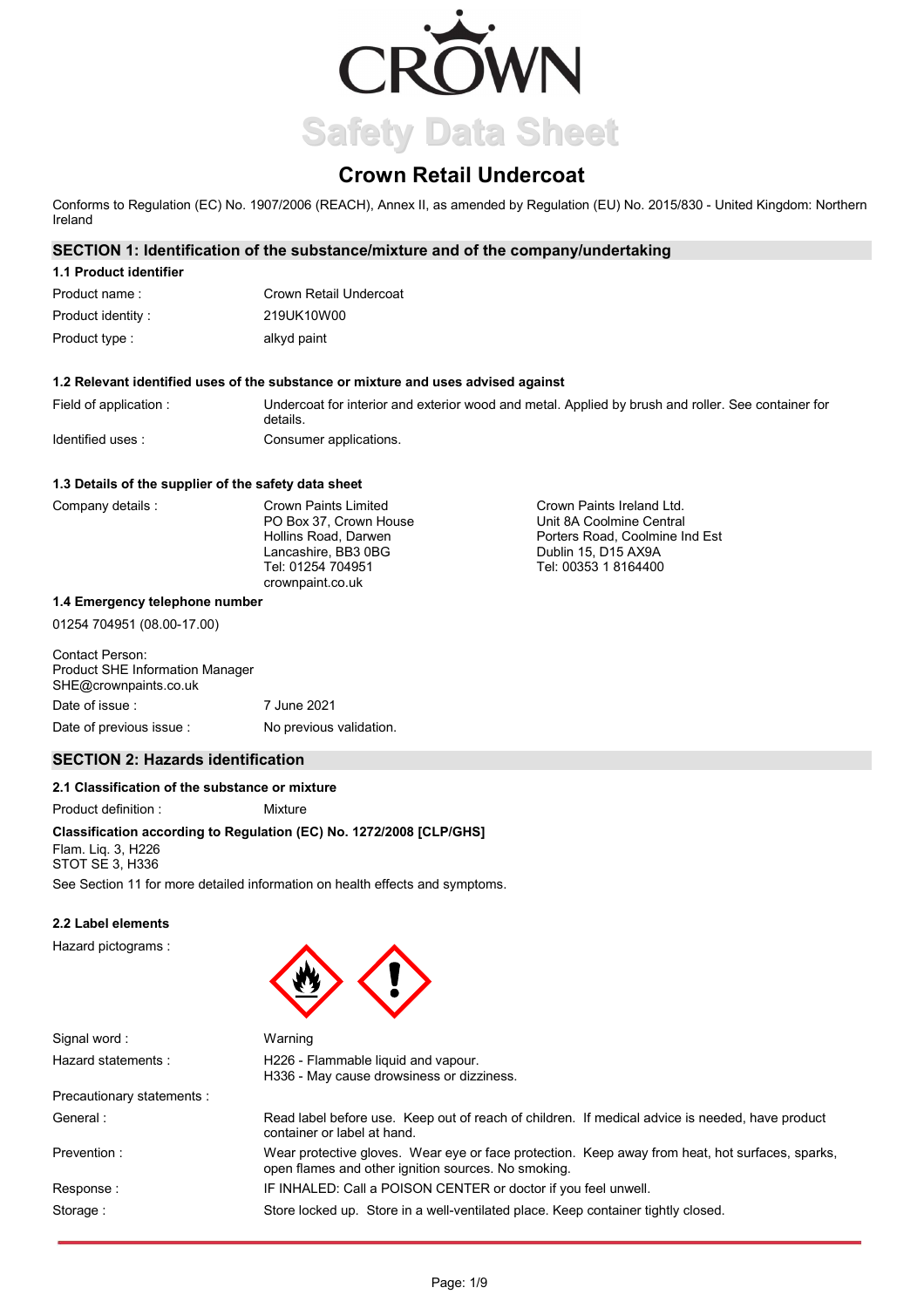# **SECTION 2: Hazards identification**

| Disposal:                                                     | Dispose of contents and container in accordance with all local, regional, national and international<br>regulations.                                                                                 |
|---------------------------------------------------------------|------------------------------------------------------------------------------------------------------------------------------------------------------------------------------------------------------|
| Hazardous ingredients:                                        | hydrocarbons, C9-C11, n-alkanes, isoalkanes, cyclics, < 2% aromatics                                                                                                                                 |
| Supplemental label elements :                                 | Warning! Hazardous respirable droplets may be formed when sprayed. Do not breathe spray or mist.<br>Warning! Hazardous respirable droplets may be formed when sprayed. Do not breathe spray or mist. |
| Special packaging requirements                                |                                                                                                                                                                                                      |
| Containers to be fitted with child-<br>resistant fastenings : | Not applicable.                                                                                                                                                                                      |

#### Tactile warning of danger : Not applicable.

**2.3 Other hazards**

This mixture does not contain any substances that are assessed to be a PBT or a vPvB.

Other hazards which do not result None known.

in classification :

# **SECTION 3: Composition/information on ingredients**

#### **3.2 Mixtures**

| Product/ingredient name                                                 | <b>Identifiers</b>                                                                   | %         | Regulation (EC) No. 1272/2008 [CLP]                                  | Type           |
|-------------------------------------------------------------------------|--------------------------------------------------------------------------------------|-----------|----------------------------------------------------------------------|----------------|
| hydrocarbons, C9-C11, n-alkanes,<br>isoalkanes, cyclics, < 2% aromatics | REACH #: 01-2119463258-33 l<br>EC: 265-150-3 (919-857-5)<br>CAS: 64742-48-9          | ≥10 - ≤25 | Flam. Lig. 3, H226<br>STOT SE 3, H336<br>Asp. Tox. 1, H304<br>EUH066 | $[1]$          |
| titanium dioxide                                                        | REACH #: 01-2119489379-17<br>EC: 236-675-5<br>CAS: 13463-67-7<br>Index: 022-006-00-2 | ≥10 - ≤25 | Carc. 2, H351 (inhalation)                                           | $[1] [2] [^*]$ |
|                                                                         |                                                                                      |           | See Section 16 for the full text of the H statements declared above. |                |

Contains titanium dioxide >1%. The Annex VI classification of TiO<sub>2</sub> does not apply to this mixture according to its Notes W, V and 10.

There are no additional ingredients present which, within the current knowledge of the supplier and in the concentrations applicable, are classified as hazardous to health or the environment and hence require reporting in this section.

#### **Type**

[1] Substance classified with a health or environmental hazard

[2] Substance with a workplace exposure limit, see section 8.

[3] Substance meets the criteria for PBT according to Regulation (EC) No. 1907/2006, Annex XIII

[4] Substance meets the criteria for vPvB according to Regulation (EC) No. 1907/2006, Annex XIII

[5] Substance of equivalent concern

[6] Additional disclosure due to company policy

[\*] The classification as a carcinogen by inhalation applies only to mixtures placed on the market in powder form containing 1% or more of titanium dioxide particles with diameter  $\leq 10$  µm not bound within a matrix.

# **SECTION 4: First aid measures**

#### **4.1 Description of first aid measures**

| General:                    | In all cases of doubt, or when symptoms persist, seek medical attention. Never give anything by mouth<br>to an unconscious person.                                                                                                                                                                                 |
|-----------------------------|--------------------------------------------------------------------------------------------------------------------------------------------------------------------------------------------------------------------------------------------------------------------------------------------------------------------|
| Eye contact:                | Check for and remove any contact lenses. Immediately flush eyes with plenty of water for at least 15<br>minutes, occasionally lifting the upper and lower eyelids. In all cases of doubt, or when symptoms<br>persist, seek medical attention.                                                                     |
| Inhalation:                 | Remove to fresh air. Keep person warm and at rest. If unconscious, place in recovery position and<br>seek medical advice.                                                                                                                                                                                          |
| Skin contact:               | Remove contaminated clothing and shoes. Wash skin thoroughly with soap and water or use<br>recognised skin cleanser. Do NOT use solvents or thinners.                                                                                                                                                              |
| Ingestion:                  | If swallowed, seek medical advice immediately and show this container or label. Keep person warm<br>and at rest. Do not induce vomiting unless directed to do so by medical personnel. Lower the head so<br>that vomit will not re-enter the mouth and throat.                                                     |
| Protection of first-aiders: | No action shall be taken involving any personal risk or without suitable training. If it is suspected that<br>fumes are still present, the rescuer should wear an appropriate mask or self-contained breathing<br>apparatus. It may be dangerous to the person providing aid to give mouth-to-mouth resuscitation. |

#### **4.2 Most important symptoms and effects, both acute and delayed**

| <b>Potential acute health effects</b> |                                                                                       |  |
|---------------------------------------|---------------------------------------------------------------------------------------|--|
| Eve contact :                         | No known significant effects or critical hazards.                                     |  |
| Inhalation:                           | Can cause central nervous system (CNS) depression. May cause drowsiness or dizziness. |  |
| Skin contact:                         | No known significant effects or critical hazards.                                     |  |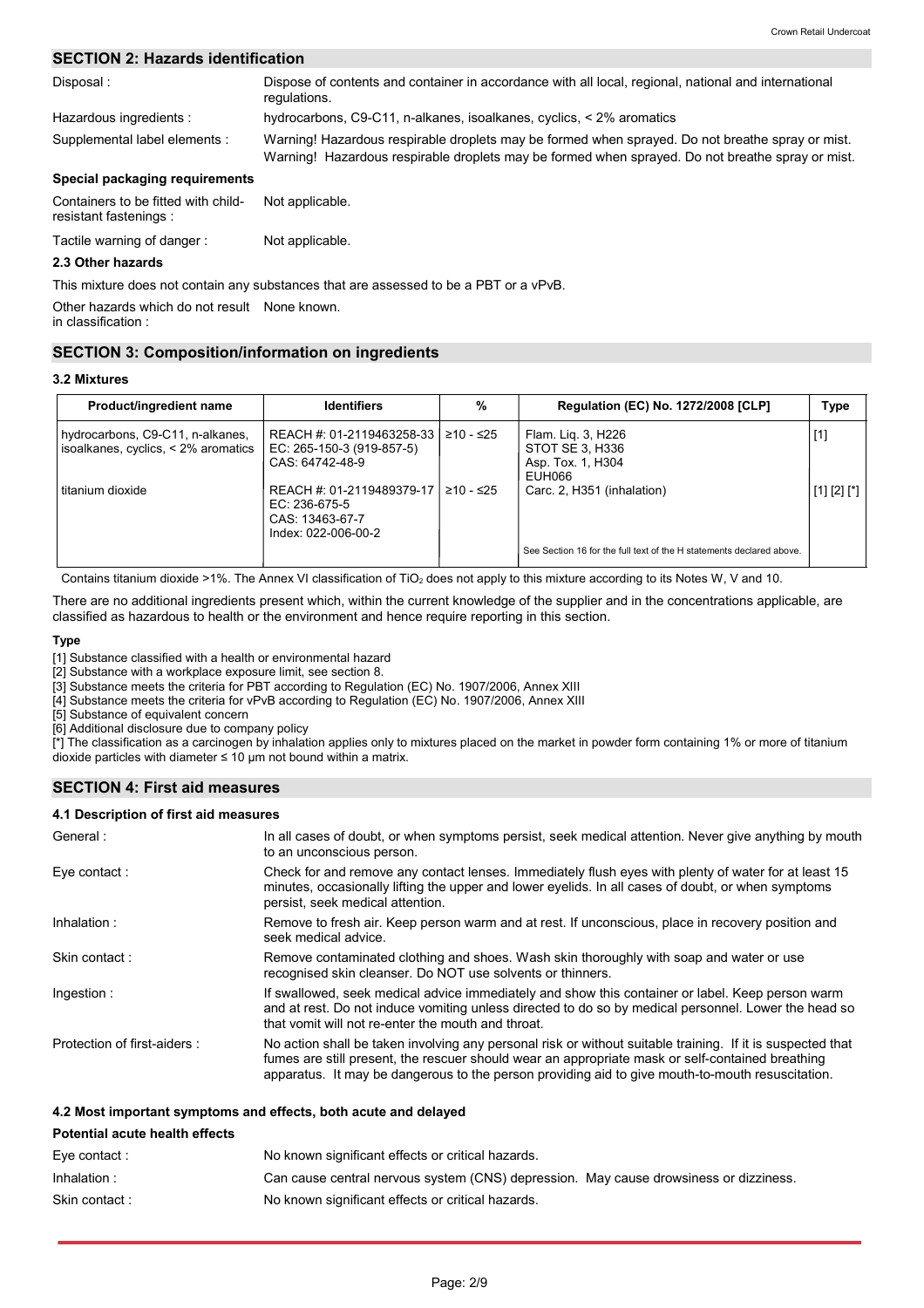# **SECTION 4: First aid measures**

Ingestion :

Can cause central nervous system (CNS) depression.

| 1119001011.                  | <u>Udit cause contrainervous system (UNU) acpression.</u>                                                                                   |
|------------------------------|---------------------------------------------------------------------------------------------------------------------------------------------|
| Over-exposure signs/symptoms |                                                                                                                                             |
| Eye contact:                 | No specific data.                                                                                                                           |
| Inhalation:                  | Adverse symptoms may include the following:<br>nausea or vomiting<br>headache<br>drowsiness/fatique<br>dizziness/vertigo<br>unconsciousness |
| Skin contact:                | No specific data.                                                                                                                           |
| Ingestion:                   | No specific data.                                                                                                                           |
|                              | 4.3 Indication of any immediate medical attention and special treatment needed                                                              |
| Notes to physician:          | Treat symptomatically. Contact poison treatment specialist immediately if large quantities have been<br>ingested or inhaled.                |

Specific treatments : No specific treatment.

# **SECTION 5: Firefighting measures**

| 5.1 Extinguishing media |                                                                                                 |
|-------------------------|-------------------------------------------------------------------------------------------------|
| Extinguishing media:    | Recommended: alcohol resistant foam, $CO2$ , powders, water spray.<br>Not to be used: wateriet. |

#### **5.2 Special hazards arising from the substance or mixture**

Hazards from the substance or mixture : Flammable liquid and vapour. Runoff to sewer may create fire or explosion hazard. In a fire or if heated, a pressure increase will occur and the container may burst, with the risk of a subsequent explosion.

Hazardous combustion products : Decomposition products may include the following materials: carbon oxides metal oxide/oxides

### **5.3 Advice for firefighters**

Promptly isolate the scene by removing all persons from the vicinity of the incident if there is a fire. No action shall be taken involving any personal risk or without suitable training. Fire will produce dense black smoke. Exposure to decomposition products may cause a health hazard. Cool closed containers exposed to fire with water. Do not release runoff from fire to drains or watercourses. Fire-fighters should wear appropriate protective equipment and self-contained breathing apparatus (SCBA) with a full face-piece operated in positive pressure mode. Clothing for fire-fighters (including helmets, protective boots and gloves) conforming to European standard EN 469 will provide a basic level of protection for chemical incidents.

### **SECTION 6: Accidental release measures**

### **6.1 Personal precautions, protective equipment and emergency procedures**

Exclude sources of ignition and be aware of explosion hazard. Ventilate the area. Avoid breathing vapour or mist. Refer to protective measures listed in sections 7 and 8. No action shall be taken involving any personal risk or without suitable training. If the product contaminates lakes, rivers, or sewers, inform the appropriate authorities in accordance with local regulations.

### **6.2 Environmental precautions**

Avoid dispersal of spilt material and runoff and contact with soil, waterways, drains and sewers. Inform the relevant authorities if the product has caused environmental pollution (sewers, waterways, soil or air).

#### **6.3 Methods and material for containment and cleaning up**

Stop leak if without risk. Move containers from spill area. Approach the release from upwind. Prevent entry into sewers, water courses, basements or confined areas. Wash spillages into an effluent treatment plant or proceed as follows. Contain and collect spillage with noncombustible, absorbent material e.g. sand, earth, vermiculite or diatomaceous earth and place in container for disposal according to local regulations (see Section 13). Use spark-proof tools and explosion-proof equipment. Contaminated absorbent material may pose the same hazard as the spilt product.

#### **6.4 Reference to other sections**

See Section 1 for emergency contact information. See Section 8 for information on appropriate personal protective equipment. See Section 13 for additional waste treatment information.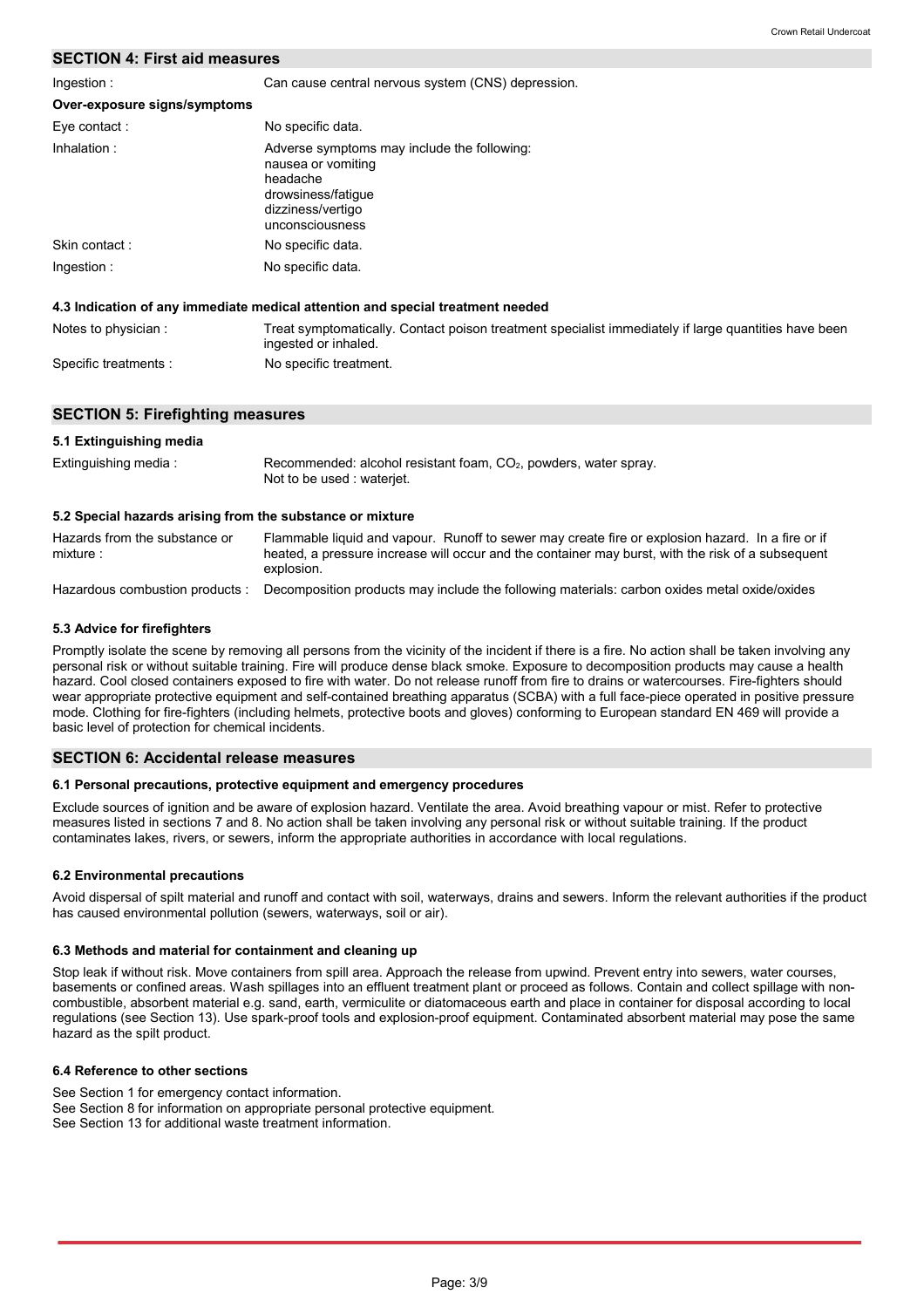#### **SECTION 7: Handling and storage**

#### **7.1 Precautions for safe handling**

Put on appropriate personal protective equipment (see Section 8). Eating, drinking and smoking should be prohibited in areas where this material is handled, stored and processed. Workers should wash hands and face before eating, drinking and smoking. Remove contaminated clothing and protective equipment before entering eating areas. Do not ingest. Avoid contact with eyes, skin and clothing. Avoid breathing vapour or mist. Use only with adequate ventilation. Wear appropriate respirator when ventilation is inadequate. Do not enter storage areas and confined spaces unless adequately ventilated. Keep in the original container or an approved alternative made from a compatible material, kept tightly closed when not in use. Store and use away from heat, sparks, open flame or any other ignition source. Empty containers retain product residue and can be hazardous. Do not reuse container.

Never use pressure to empty; the container is not a pressure vessel. Always keep in the same material as the supply container. Good housekeeping standards and regular safe removal of waste materials will minimise risks of spontaneous combustion and other fire hazards. The Manual Handling Operations Regulations may apply to the handling of containers of this product. Packs with a volume content of 5 litres or more may be marked with a maximum gross weight. To assist employers the following method of calculating the weight for any pack size is given. Take the pack size volume in litres and multiply this figure by the specific gravity (relative density) value given in section 9. This will give the net weight of the coating in kilograms. Allowance will then have to be made for the immediate packaging to give an approximate gross weight.

#### **7.2 Conditions for safe storage, including any incompatibilities**

Store in accordance with local regulations. Store in a cool, well-ventilated area away from incompatible materials and ignition sources. Keep out of the reach of children. Keep away from: Oxidizing agents, strong alkalis, strong acids. No smoking. Prevent unauthorized access. Containers that are opened must be carefully resealed and kept upright to prevent leakage. Storage : Do not store below the following temperature: 5 °C

**7.3 Specific end use(s)**

See separate Product Data Sheet for recommendations or industrial sector specific solutions.

#### **SECTION 8: Exposure controls/personal protection**

#### **8.1 Control parameters**

| Product/ingredient name        | <b>Exposure limit values</b> |
|--------------------------------|------------------------------|
| No exposure limit value known. |                              |

#### **Recommended monitoring procedures**

If this product contains ingredients with exposure limits, personal, workplace atmosphere or biological monitoring may be required to determine the effectiveness of the ventilation or other control measures and/or the necessity to use respiratory protective equipment. Reference should be made to monitoring standards, such as the following: European Standard EN 689 (Workplace atmospheres - Guidance for the assessment of exposure by inhalation to chemical agents for comparison with limit values and measurement strategy) European Standard EN 14042 (Workplace atmospheres - Guide for the application and use of procedures for the assessment of exposure to chemical and biological agents) European Standard EN 482 (Workplace atmospheres - General requirements for the performance of procedures for the measurement of chemical agents) Reference to national guidance documents for methods for the determination of hazardous substances will also be required.

#### **8.2 Exposure controls**

#### **Appropriate engineering controls**

All engineering control measures used to control exposure to hazardous substances must be selected, maintained, examined and tested to meet the requirements of the Control Of Substances Hazardous to Health regulations (COSHH). Similarly all personal protective equipment, including respiratory protective equipment, must be selected, issued and maintained to meet the requirements of COSHH. These requirements include the provision of any necessary information, instruction and training with regard to their use. Special precautions should be taken during surface preparation of pre-1960's paint surfaces over wood and metal as they may contain harmful lead.

Provide adequate ventilation. Where reasonably practicable this should be achieved by the use of local exhaust ventilation and good general extraction. If these are not sufficient to maintain concentrations of solvent vapour below the relevant workplace exposure limits, suitable respiratory protection should be worn. (See personal protection below). Dry sanding, flame cutting and/ or welding of the dry paint film will give rise to dust and/ or hazardous fumes. Wet sanding should be used wherever possible. If exposure cannot be avoided by the provision of local exhaust ventilation, suitable respiratory protective equipment should be worn.

#### **Individual protection measures**



General : Gloves must be worn for all work that may result in soiling. Apron/coveralls/protective clothing must be worn when soiling is so great that regular work clothes do not adequately protect skin against contact with the product. Safety eyewear should be used when there is a likelihood of exposure.

Hygiene measures :

Wash hands, forearms, and face thoroughly after handling compounds and before eating, smoking, using lavatory, and at the end of day.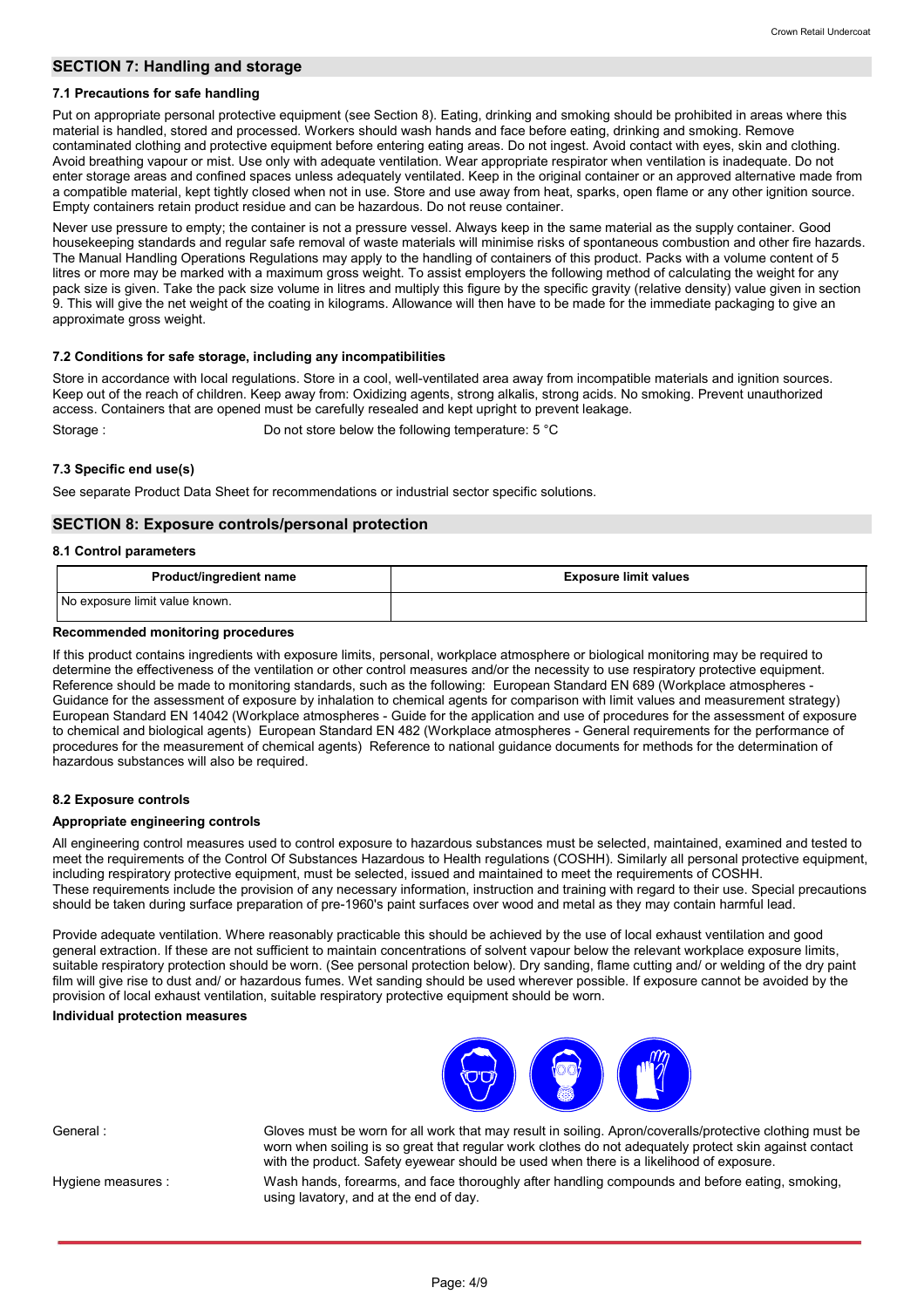# **SECTION 8: Exposure controls/personal protection**

| Eye/face protection :                  | Safety eyewear complying with an approved standard should be used when a risk assessment<br>indicates this is necessary to avoid exposure to liquid splashes, mists, gases or dusts. If contact is<br>possible, the following protection should be worn, unless the assessment indicates a higher degree of<br>protection: safety glasses with side-shields.                                                                                                                                                  |
|----------------------------------------|---------------------------------------------------------------------------------------------------------------------------------------------------------------------------------------------------------------------------------------------------------------------------------------------------------------------------------------------------------------------------------------------------------------------------------------------------------------------------------------------------------------|
| Hand protection:                       | Wear chemical-resistant gloves (tested to EN374) in combination with 'basic' employee training. The<br>quality of the chemical-resistant protective gloves must be chosen as a function of the specific<br>workplace concentrations and quantity of hazardous substances.                                                                                                                                                                                                                                     |
|                                        | Since the actual work situation is unknown. Supplier of gloves should be contacted in order to find the<br>appropriate type. Below listed glove(s) should be regarded as generic advice:                                                                                                                                                                                                                                                                                                                      |
|                                        | May be used: neoprene rubber, butyl rubber, natural rubber (latex), polyvinyl chloride (PVC)<br>Recommended: Silver Shield / Barrier / 4H gloves, nitrile rubber, polyvinyl alcohol (PVA), Viton®                                                                                                                                                                                                                                                                                                             |
| Body protection :                      | Personal protective equipment for the body should be selected based on the task being performed and<br>the risks involved handling this product.                                                                                                                                                                                                                                                                                                                                                              |
| Respiratory protection:                | Respirator selection must be based on known or anticipated exposure levels, the hazards of the<br>product and the safe working limits of the selected respirator. If working areas have insufficient<br>ventilation: When the product is applied by means that will not generate an aerosol such as, brush or<br>roller wear half or totally covering mask equipped with gas filter of type A, when grinding use particle<br>filter of type P. Be sure to use an approved/certified respirator or equivalent. |
| <b>Environmental exposure controls</b> |                                                                                                                                                                                                                                                                                                                                                                                                                                                                                                               |

Emissions from ventilation or work process equipment should be checked to ensure they comply with the requirements of environmental protection legislation. In some cases, fume scrubbers, filters or engineering modifications to the process equipment will be necessary to reduce emissions to acceptable levels.

# **SECTION 9: Physical and chemical properties**

#### **9.1 Information on basic physical and chemical properties**

| Physical state:                                   | Liguid.                                                              |
|---------------------------------------------------|----------------------------------------------------------------------|
| Odour:                                            | Solvent-like                                                         |
| pH :                                              | $7 - 9$                                                              |
| Melting point/freezing point:                     | Testing not relevant or not possible due to nature of the product.   |
| Boiling point/boiling range:                      | Testing not relevant or not possible due to nature of the product.   |
| Flash point:                                      | Closed cup: $38^{\circ}$ C (100.4 $^{\circ}$ F)                      |
| Evaporation rate:                                 | Testing not relevant or not possible due to nature of the product.   |
| Flammability:                                     | Not available.                                                       |
| Upper/lower flammability or<br>explosive limits : | 1.4 - 7.6 vol %                                                      |
| Vapour pressure :                                 | Testing not relevant or not possible due to nature of the product.   |
| Vapour density:                                   | Testing not relevant or not possible due to nature of the product.   |
| Relative density:                                 | 1.505 $q/cm^{3}$                                                     |
| Solubility(ies):                                  | Easily soluble in the following materials: cold water and hot water. |
| Partition coefficient (LogKow):                   | Testing not relevant or not possible due to nature of the product.   |
| Auto-ignition temperature :                       | Testing not relevant or not possible due to nature of the product.   |
| Decomposition temperature :                       | Testing not relevant or not possible due to nature of the product.   |
| Viscosity:                                        | Kinematic: $300 \text{ mm}^2/\text{s}$                               |
| Explosive properties :                            | Testing not relevant or not possible due to nature of the product.   |
| Oxidising properties :                            | Testing not relevant or not possible due to nature of the product.   |
| 9.2 Other information                             |                                                                      |
| Solvent(s) % by weight :                          | Weighted average: 21 %                                               |

# **SECTION 10: Stability and reactivity**

Water % by weight : Weighted average: 13 %

### **10.1 Reactivity**

No specific test data related to reactivity available for this product or its ingredients.

# **10.2 Chemical stability**

The product is stable.

#### **10.3 Possibility of hazardous reactions**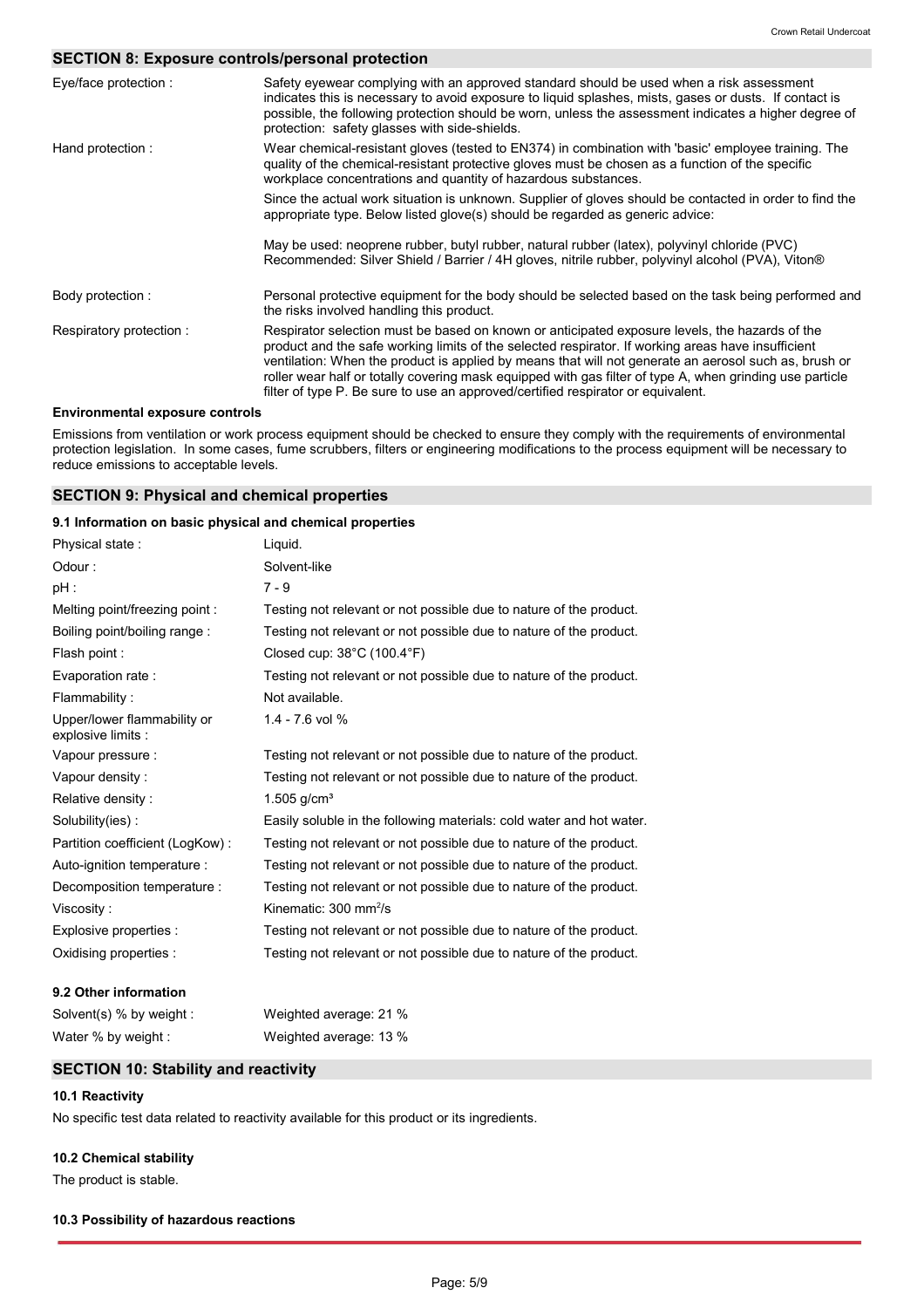# **SECTION 10: Stability and reactivity**

Under normal conditions of storage and use, hazardous reactions will not occur.

#### **10.4 Conditions to avoid**

Avoid all possible sources of ignition (spark or flame). Do not pressurise, cut, weld, braze, solder, drill, grind or expose containers to heat or sources of ignition.

#### **10.5 Incompatible materials**

No specific data.

#### **10.6 Hazardous decomposition products**

When exposed to high temperatures (i.e. in case of fire) harmful decomposition products may be formed:

Decomposition products may include the following materials: carbon oxides metal oxide/oxides

# **SECTION 11: Toxicological information**

#### **11.1 Information on toxicological effects**

The product has been assessed following the conventional method and is classified for toxicological hazards accordingly. This takes into account, where known, delayed and immediate effects and also chronic effects of components from short term and long term exposure by oral, inhalation and dermal routes of exposure and eye contact.

Exposure to component solvent vapour concentrations in excess of the stated occupational exposure limit may result in adverse health effects such as mucous membrane and respiratory system irritation and adverse effects on the kidneys, liver and central nervous system. Symptoms and signs include headache, dizziness, fatigue, muscular weakness, drowsiness and, in extreme cases, loss of consciousness. Solvents may cause some of the above effects by absorption through the skin.

If splashed in the eyes, the liquid may cause irritation and reversible damage.

#### **Acute toxicity**

| Product/ingredient name                                                 | Result                          | <b>Species</b> | Dose                     | <b>Exposure</b> |
|-------------------------------------------------------------------------|---------------------------------|----------------|--------------------------|-----------------|
| hydrocarbons, C9-C11, n-alkanes,<br>isoalkanes, cyclics, < 2% aromatics | LC50 Inhalation Vapour          | Rat            | $8500 \,\mathrm{mq/m^3}$ | 4 hours         |
|                                                                         | LD50 Oral                       | Rat            | $>6$ g/kg                |                 |
| l titanium dioxide                                                      | LC50 Inhalation Dusts and mists | Rat            | $>6.8$ mg/l              | 4 hours         |
|                                                                         | LD50 Dermal                     | Rabbit         | >5000 mg/kg              |                 |
|                                                                         | LD50 Oral                       | Rat            | >5000 mg/kg              |                 |

#### **Acute toxicity estimates**

| Route                                             | <b>ATE value</b> |  |  |  |
|---------------------------------------------------|------------------|--|--|--|
| No known significant effects or critical hazards. |                  |  |  |  |

#### **Irritation/Corrosion**

| Product/ingredient name<br>Result |                           | <b>Species</b> | Score | Exposure                             |
|-----------------------------------|---------------------------|----------------|-------|--------------------------------------|
| titanium dioxide                  | Skin<br>. - Mild irritant | Human          |       | 72 hours 300 Micrograms Intermittent |

#### **Mutagenic effects**

No known significant effects or critical hazards.

#### **Carcinogenicity**

No known significant effects or critical hazards.

# **Reproductive toxicity**

No known significant effects or critical hazards.

#### **Teratogenic effects**

No known significant effects or critical hazards.

#### **Specific target organ toxicity (single exposure)**

| Product/ingredient name                                              | Category   | <b>Route of exposure</b> | Target organs    |
|----------------------------------------------------------------------|------------|--------------------------|------------------|
| hydrocarbons, C9-C11, n-alkanes, isoalkanes, cyclics, < 2% aromatics | Category 3 |                          | Narcotic effects |

#### **Specific target organ toxicity (repeated exposure)**

Not available.

#### **Aspiration hazard**

| Product/ingredient name                                              | <b>Result</b>                         |  |  |  |
|----------------------------------------------------------------------|---------------------------------------|--|--|--|
| hydrocarbons, C9-C11, n-alkanes, isoalkanes, cyclics, < 2% aromatics | <b>ASPIRATION HAZARD - Category 1</b> |  |  |  |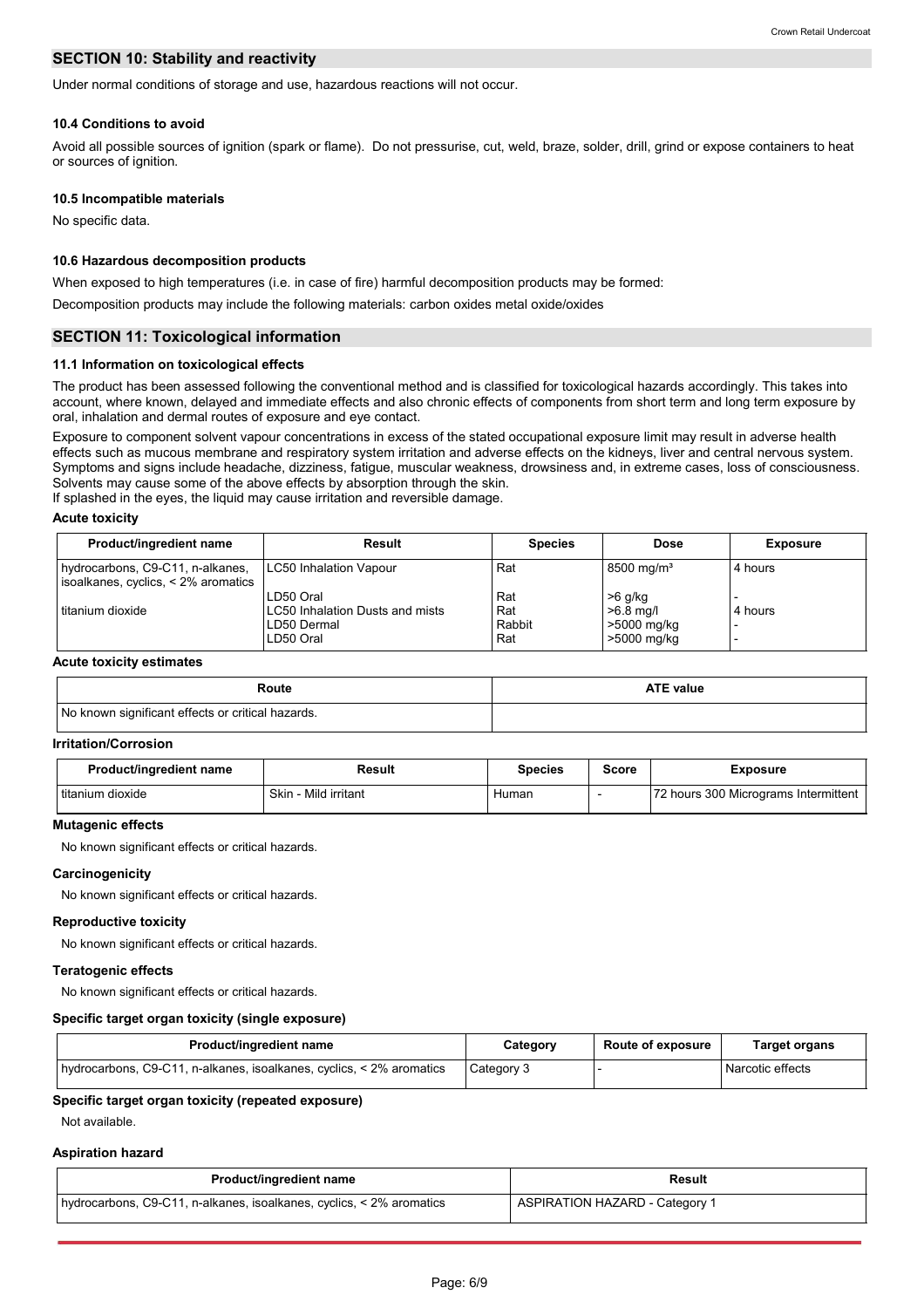# **SECTION 11: Toxicological information**

# **Information on likely routes of exposure**

Routes of entry anticipated: Oral, Dermal, Inhalation.

# **Potential chronic health effects**

Other information : No additional known significant effects or critical hazards.

# **SECTION 12: Ecological information**

# **12.1 Toxicity**

Do not allow to enter drains or watercourses.

| Product/ingredient name | Result               | <b>Species</b> | <b>Exposure</b> |  |
|-------------------------|----------------------|----------------|-----------------|--|
| I titanium dioxide      | Acute LC50 >100 mg/l | Daphnia        | 48 hours        |  |
|                         | Acute LC50 >100 mg/l | Fish           | 96 hours        |  |

# **12.2 Persistence and degradability**

No known data avaliable in our database.

### **12.3 Bioaccumulative potential**

| Product/ingredient name                                                 | LogP <sub>ow</sub> | <b>BCF</b>  | <b>Potential</b> |
|-------------------------------------------------------------------------|--------------------|-------------|------------------|
| hydrocarbons, C9-C11, n-alkanes, isoalkanes, cyclics, < 2%<br>aromatics |                    | $10 - 2500$ | high             |

### **12.4 Mobility in soil**

| Soil/water partition coefficient<br>$(K_{OC})$ : | No known data avaliable in our database. |
|--------------------------------------------------|------------------------------------------|
| Mobility:                                        | No known data avaliable in our database. |

# **12.5 Results of PBT and vPvB assessment**

This mixture does not contain any substances that are assessed to be a PBT or a vPvB.

### **12.6 Other adverse effects**

No known significant effects or critical hazards.

### **SECTION 13: Disposal considerations**

### **13.1 Waste treatment methods**

The generation of waste should be avoided or minimised wherever possible. Residues of the product is listed as hazardous waste. Dispose of according to all state and local applicable regulations. Waste should not be disposed of untreated to the sewer unless fully compliant with the requirements of all authorities with jurisdiction. Spillage, remains, discarded clothes and similar should be discarded in a fireproof container.

European waste catalogue (EWC) : 08 01 11\*

### **Packaging**

Used containers, drained and/ or rigorously scraped out and containing dried residues of the supplied coating, are categorised as hazardous waste, with EWC code: 15 01 10\*.

If mixed with other wastes, the above waste code may not be applicable.

# **SECTION 14: Transport information**

Transport may take place according to national regulation or ADR for transport by road, RID for transport by train, IMDG for transport by sea, IATA for transport by air.

| 14.1<br>14.2<br>UN no.<br>Proper shipping name |        |                                                                                     | 14.3<br>Transport hazard class(es) | 14.4<br>PG* | 14.5<br>Env* | <b>Additional information</b>                                                                                                                                                 |  |
|------------------------------------------------|--------|-------------------------------------------------------------------------------------|------------------------------------|-------------|--------------|-------------------------------------------------------------------------------------------------------------------------------------------------------------------------------|--|
| <b>ADR/RID</b><br><b>Class</b>                 | UN1263 | PAINT (hydrocarbons, C9-C11, n-<br>alkanes, isoalkanes, cyclics, < 2%<br>aromatics) | 3                                  | Ш           | No.          | <b>Viscous liquid exception</b><br>This class 3 viscous liquid is<br>not subject to regulation in<br>packagings up to 450 L<br>according to 2.2.3.1.5.1.<br>Tunnel code (D/E) |  |
|                                                |        |                                                                                     |                                    |             |              |                                                                                                                                                                               |  |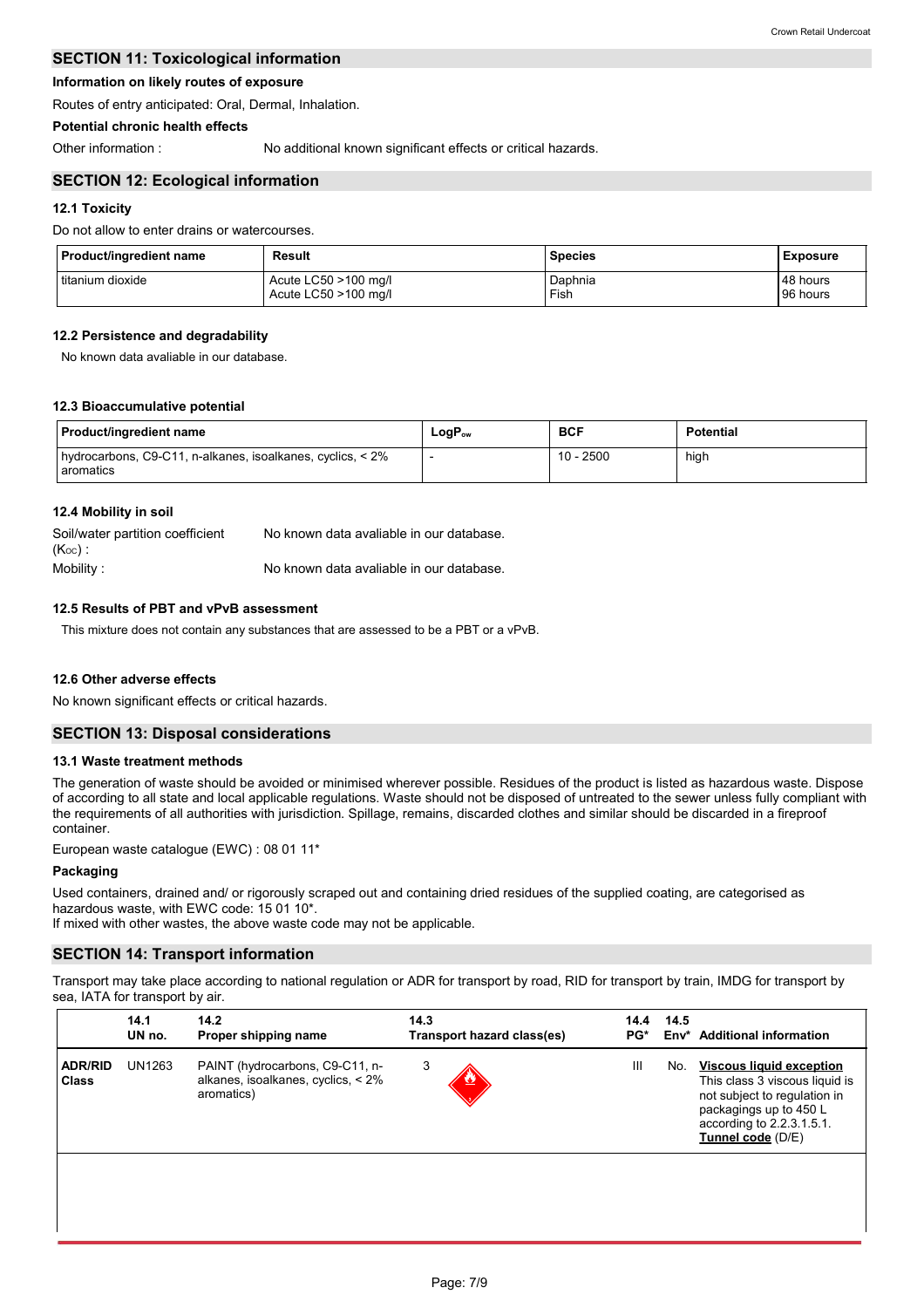# **SECTION 14: Transport information**

| <b>IMDG</b><br><b>Class</b> | UN1263 | PAINT (hydrocarbons, C9-C11, n-<br>alkanes, isoalkanes, cyclics, < 2%<br>aromatics) | 3 | Ш | No.     | <b>Emergency schedules F-E,</b><br>$S-E$<br><b>Viscous liquid exception</b><br>This class 3 viscous liquid is<br>not subject to regulation in<br>packagings up to 450 L<br>according to 2.3.2.5. |
|-----------------------------|--------|-------------------------------------------------------------------------------------|---|---|---------|--------------------------------------------------------------------------------------------------------------------------------------------------------------------------------------------------|
| <b>IATA</b><br><b>Class</b> | UN1263 | PAINT (hydrocarbons, C9-C11, n-<br>alkanes, isoalkanes, cyclics, < 2%<br>aromatics) | 3 | Ш | $No. -$ |                                                                                                                                                                                                  |

cking grou

Env.\* : Environmental hazards

# **14.6 Special precautions for user**

**Transport within user's premises:** always transport in closed containers that are upright and secure. Ensure that persons transporting the product know what to do in the event of an accident or spillage.

### **14.7 Transport in bulk according to IMO instruments**

Not applicable.

# **SECTION 15: Regulatory information**

#### **15.1 Safety, health and environmental regulations/legislation specific for the substance or mixture**

EU Regulation (EC) No. 1907/2006 (REACH) Annex XIV - List of substances subject to authorisation - Substances of very high concern

# **Annex XIV**

None of the components are listed.

# **Substances of very high concern**

None of the components are listed.

Not applicable. Annex XVII - Restrictions on the manufacture, placing on the market and use of certain dangerous substances, mixtures and articles

#### **Other EU regulations**

This product is controlled under the Seveso III Directive.

# **Seveso category**

P5c: Flammable liquids 2 and 3 not falling under P5a or P5b

#### **National regulations**

#### **15.2 Chemical safety assessment**

This product contains substances for which Chemical Safety Assessments are still required.

# **SECTION 16: Other information**

 $\nabla$  Indicates information that has changed from previously issued version.

| Abbreviations and acronyms :             | ATE = Acute Toxicity Estimate<br>CLP = Classification, Labelling and Packaging Regulation [Regulation (EC) No. 1272/2008]<br>DNEL = Derived No Effect Level<br>EUH statement = CLP-specific Hazard statement<br>PNEC = Predicted No Effect Concentration<br>RRN = REACH Registration Number |                                                                                                                                                                              |  |  |  |
|------------------------------------------|---------------------------------------------------------------------------------------------------------------------------------------------------------------------------------------------------------------------------------------------------------------------------------------------|------------------------------------------------------------------------------------------------------------------------------------------------------------------------------|--|--|--|
| Full text of abbreviated H statements :  | H <sub>226</sub><br>H304<br>H336<br>EUH066                                                                                                                                                                                                                                                  | Flammable liquid and vapour.<br>May be fatal if swallowed and enters airways.<br>May cause drowsiness or dizziness.<br>Repeated exposure may cause skin dryness or cracking. |  |  |  |
| Full text of classifications [CLP/GHS] : | Asp. Tox. 1<br>Carc. 2<br>Flam. Lig. 3<br>STOT SE3                                                                                                                                                                                                                                          | ASPIRATION HAZARD - Category 1<br>CARCINOGENICITY - Category 2<br>FLAMMABLE LIQUIDS - Category 3<br>SPECIFIC TARGET ORGAN TOXICITY - SINGLE EXPOSURE - Category 3            |  |  |  |

#### **Procedure used to derive the classification according to Regulation (EC) No. 1272/2008 [CLP/GHS]**

| <b>Classification</b> | <b>Justification</b>                        |
|-----------------------|---------------------------------------------|
|                       | On basis of test data<br>Calculation method |

**Notice to reader**